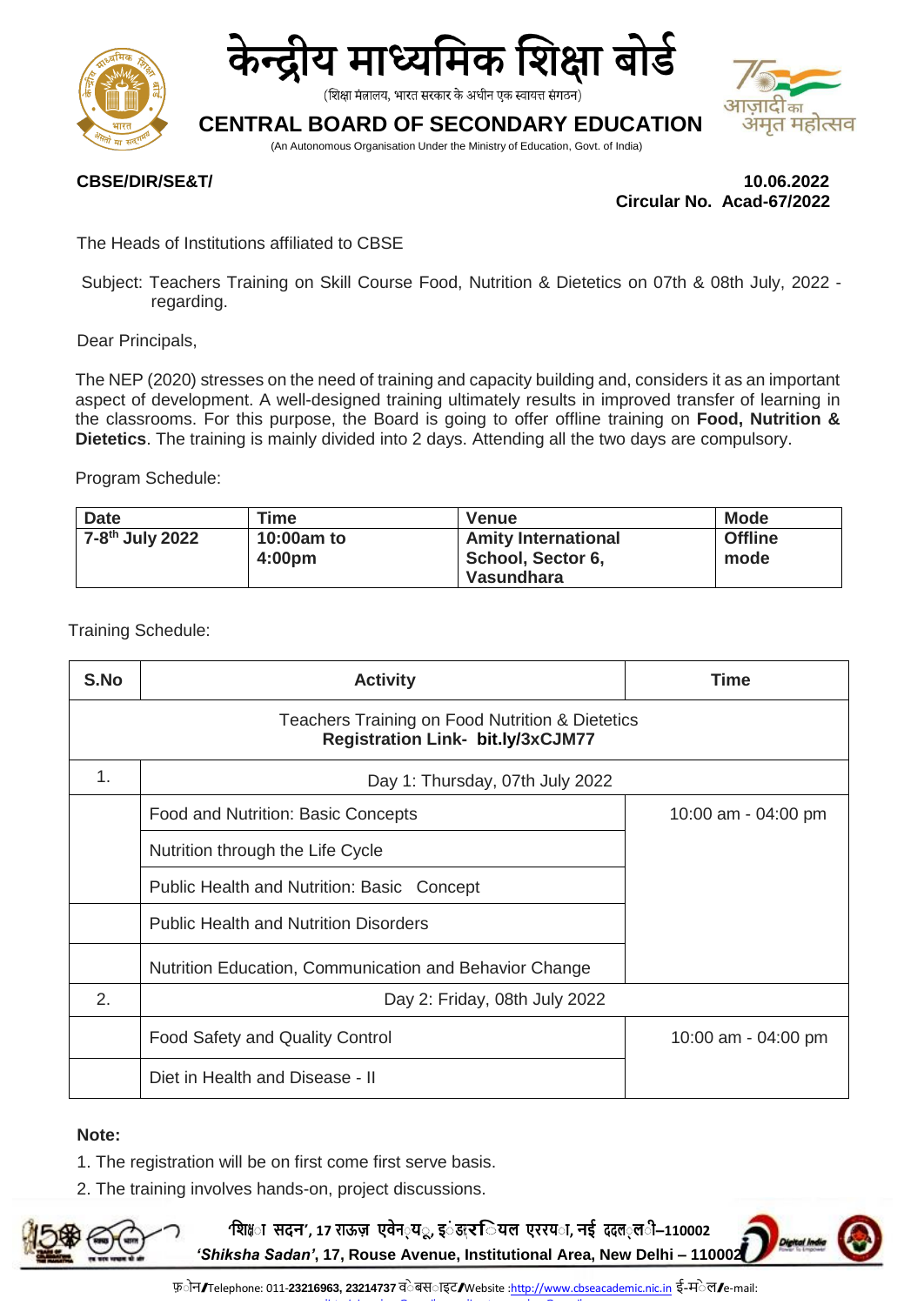



(शिक्षा मंत्रालय, भारत सरकार के अधीन एक स्वायत्त संगठन)

# ज़ादाका अमृत महोत्सव

**CENTRAL BOARD OF SECONDARY EDUCATION** (An Autonomous Organisation Under the Ministry of Education, Govt. of India)

- 3. No TA/DA is admissible as per CBSE norms.
- 4. In case, the registration link can't be clicked, then copy paste it on your browser.

For any queries, please write to Dr. Swati Gupta, Deputy Secretary, Skill Unit on the email id[dscoe.skill@gmail.com](mailto:dscoe.skill@gmail.com)

All are requested to join this course.

**(Dr. Biswajit Saha)**

Director (Training and Skill Education)